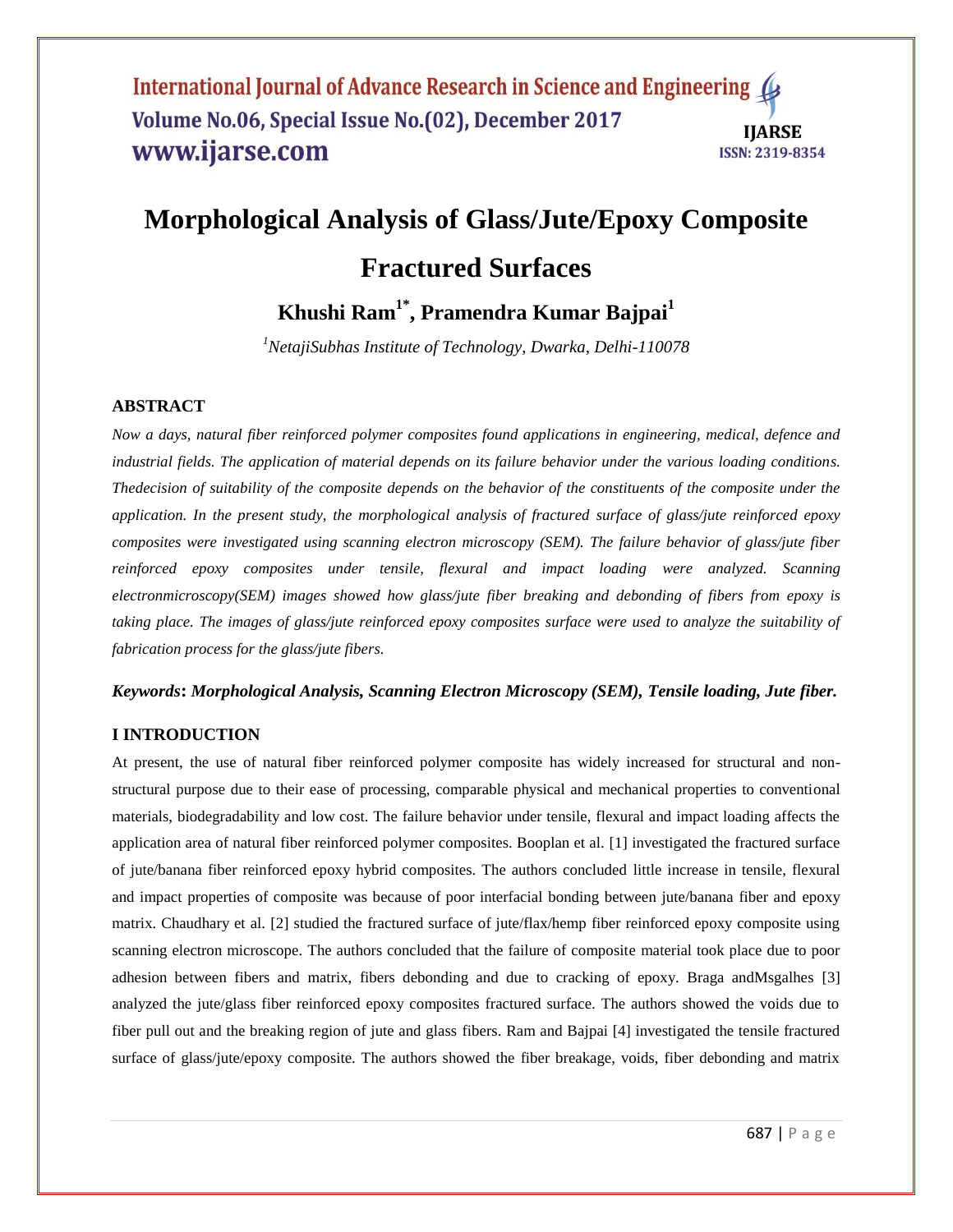## International Journal of Advance Research in Science and Engineering Volume No.06, Special Issue No.(02), December 2017 **IIARSE** www.ijarse.com **ISSN: 2319-8354**

surface of developed composites. In the present work, the analysis of fractured surface of glass/epoxy and jute/epoxywas carried out using scanning electron microscope.

## **II EXPERIMENTAL**

#### **Materials**

Glass fibers were procured from Hindustan Tech pvt. Ltd., New Delhi, India and Jute fibers were procured from Jute N fabrics, New Delhi, India. Epoxy and hardener were procured from Shankar Dyes and Chemicals, New Delhi, India.

#### **Composite Fabrication**

Hand lay-up process was used to fabricate the glass/epoxy and jute/epoxy composites.

## **III MORPHOLOGICAL STUDY**

The fiber-matrix interfacial properties, fracture behavior of fibers, the voids and debonding of fibers from matrix of the developed composites after tensile, flexural and impact loading were studied using JeolJsm 6610 scanning electron microscope. The fractured surfaces were cut from the composite and gold coating was done to make composite conducting.

#### **IV RESULT AND DISCUSSION**

#### **4.1Tensile test**

Figure1 shows the fractured surfaces of Jute/Glass/Epoxy composite surfaces after tensile test. The fiber pull-out, breaking of fibers and voids are shown in the images. Ramnath et al. [5] investigated morphological characteristics of abaca/jute/epoxy composite. The authors showed that the jute had better adhesion with epoxy matrix which decreased the chances of fiber breaking and pull-out of fibers. The tensile properties of the developed composites are affected by the presence of any impurity in fibers which results in poor adhesion between fiber and matrix surfaces.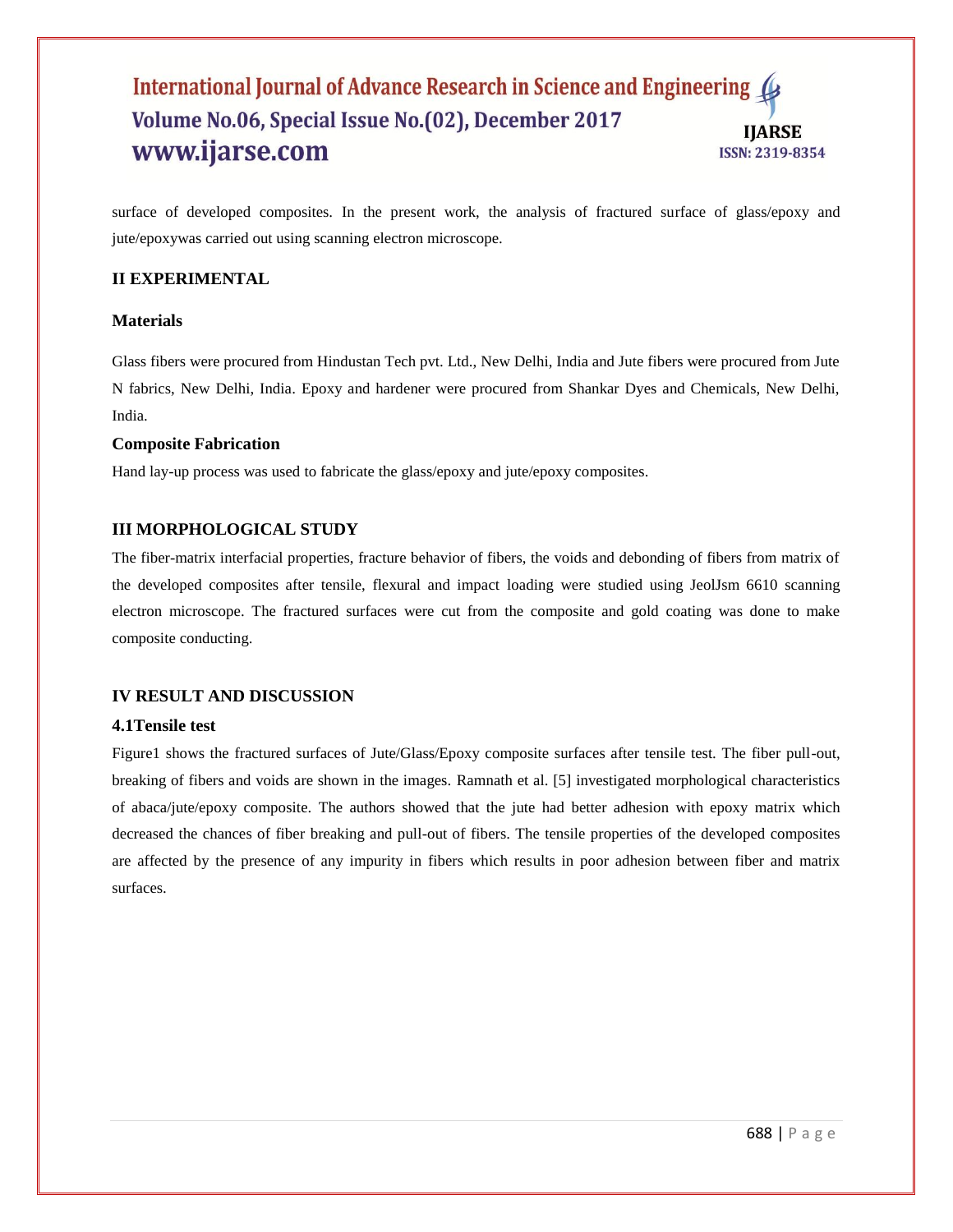International Journal of Advance Research in Science and Engineering ( Volume No.06, Special Issue No.(02), December 2017 **IIARSE** www.ijarse.com **ISSN: 2319-8354** 



**Figure1. SEM images of tensile fractured surface of Glass/Jute/Epoxy Surfaces**

# **4.2Flexural Test**

The SEM micrographs of flexural fractured composite specimen and composite surface are shown in figure 2. The composite surface shows that there is less voids on composite surface and no other impurities are present. The flexural fractured surface shows fiber breaking and pull out of fiber during three point flexural tests. Fiber provides the flexural strength to the composite and matrix holds the fibers together. If the fiber and matrix surface are not properly in contact with each other, it will result in decrease of flexural strength.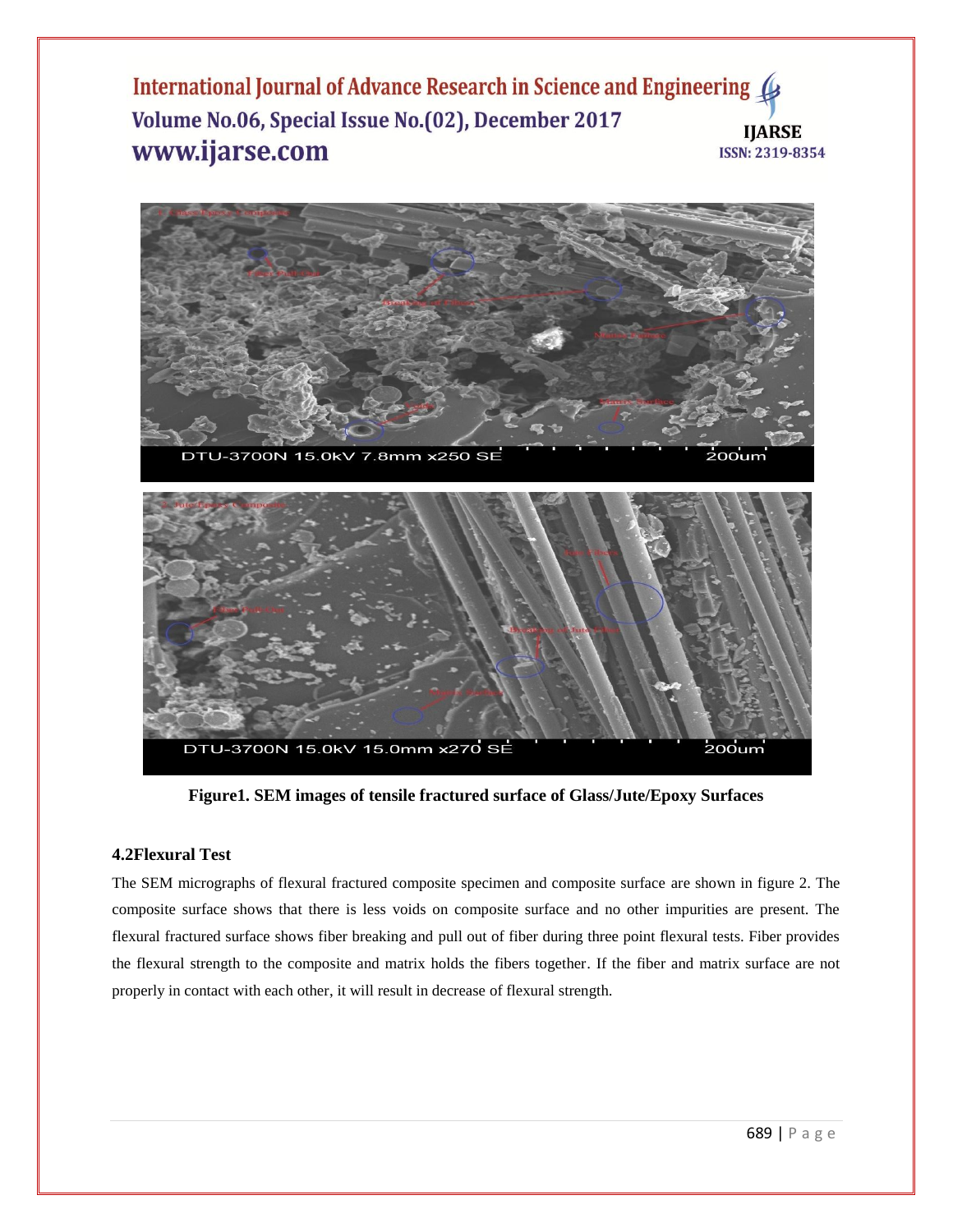International Journal of Advance Research in Science and Engineering ( Volume No.06, Special Issue No.(02), December 2017 **IJARSE** www.ijarse.com ISSN: 2319-8354



**Figure2. SEM images of composite surface and flexural fractured Jute/Epoxy composite.**

# **4.3 Impact Test**

The micrographs of impact fractured surfaces of glass/jute/epoxy composites are shown in figure 3. The micrographs show the fiber breaking, fiber pull-out, fiber/matrix interface. Chaudhary et al. [6] studied the micrographs of impact fractured surfaces of jute/hemp/flax reinforced epoxy composites. The authors analyzed that fiber pull due to weaker interfacial shear strength decreased the impact strength of the developed composites.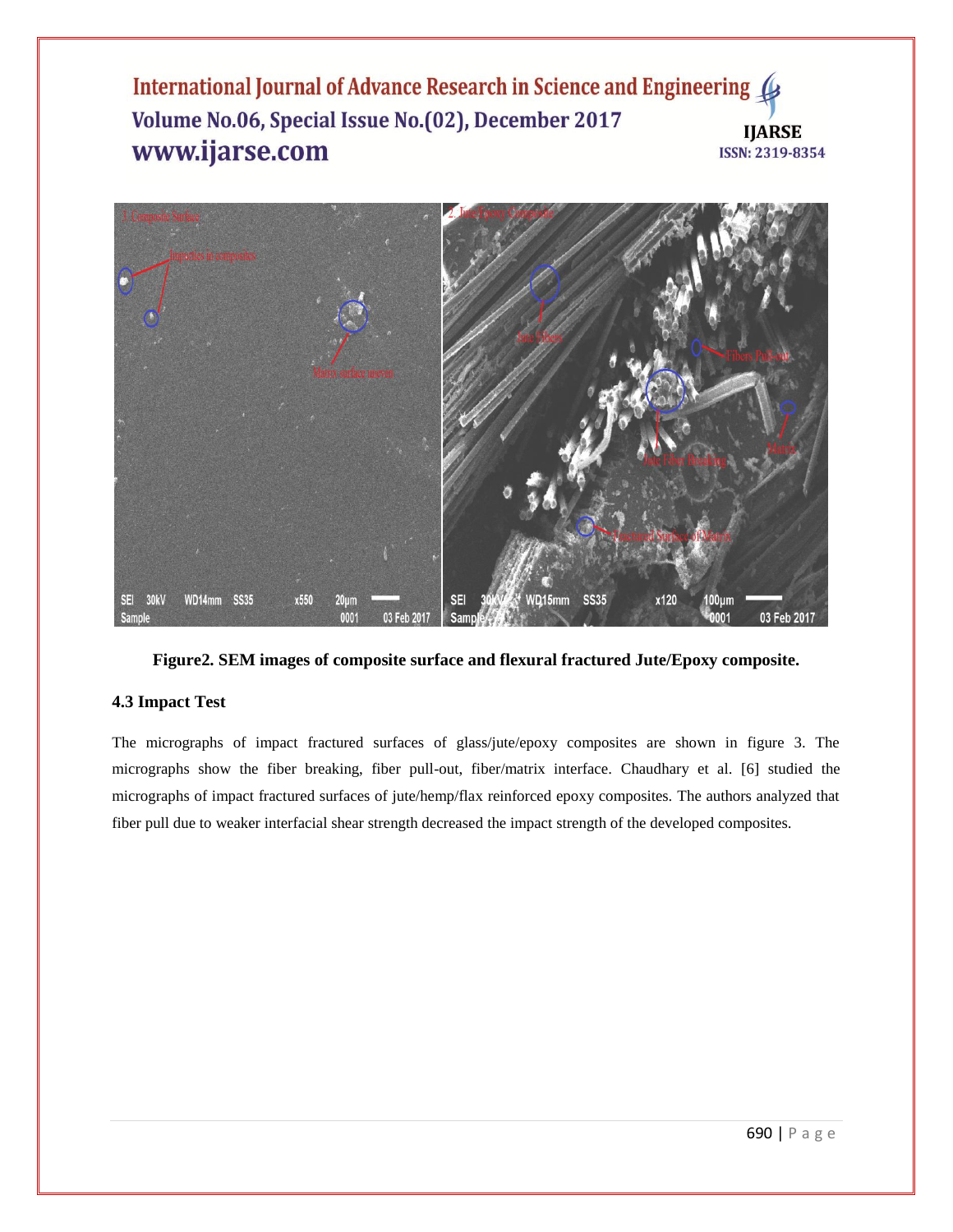International Journal of Advance Research in Science and Engineering ( Volume No.06, Special Issue No.(02), December 2017 **IIARSE** www.ijarse.com **ISSN: 2319-8354** 



**Figure3. SEM images of impact fractured glass/jute/epoxy composite.**

# **V CONCLUSION**

In this study the analysis of SEM micrographs of tensile, flexural and impact fractured composite surfaces has been carried out. The images showed the fiber breaking, fiber pull-out, matrix surface and voids present in the composites. The failure analysis plays a vital role in deciding the area of application of the developed composite. The poor fiber matrix surface adhesion and poor wet ability of fibers with matrix affects the mechanical properties of the fabricated composites.

# **REFERENCE**

**[1]**M. Boopalan, M. Niranjanaa, M.J. Umapathy, Study on the mechanical properties and thermal properties of jute and banana fiber reinforced epoxy hybrid composites, Composites: Part B, 51, 2013, 54-57.

**[2]**V. Chaudhary, P.K. Bajpai and S. Maheshwari, Fractured Surface Analysis of Bio-Composites, International *Journal of Higher Education and Research,* Vol., 7(2), 2017, 228-234.

**[3]**R.A. Braga , P.A.A. Magalhaes Jr., Analysis of the mechanical and thermal properties of jute and glass fiber as reinforcement epoxy hybrid composites, *Material science and engineering,* C56, 2015, 269-273.

**[4]**K. Ram, P. K. Bajpai, Tensile Properties of Hybrid Polymer Composite, *International Journal of Advances in Applied Sciences and Engineering,* 5(3), 2017, 28-31.